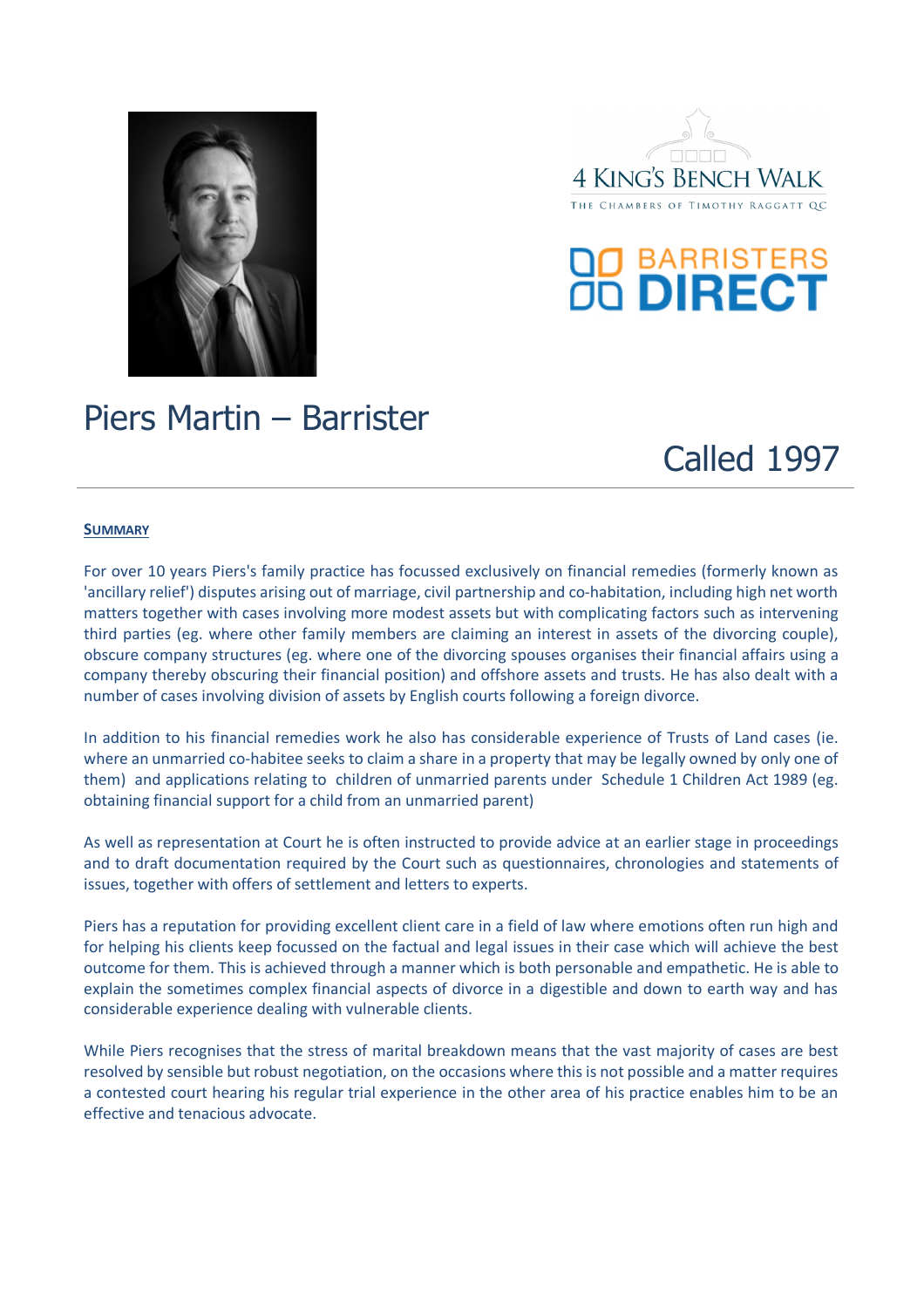## **WORK UNDERTAKEN**

- Interim maintenance, financial provision and property adjustment orders including pension sharing and attachment orders (eg. the range of financial orders made when couples divorce);
- Variation applications (eg. where there is already a Court order for maintenance in place and one party wants to alter it so they receive more or pay less)
- Restraining future disposals and avoidance of disposition orders (eg. where one party is trying to spend or hide assets to keep them out of reach of the other before Court proceedings commence)
- Applications for 'Legal Services Payment Orders' (where a spouse who has limited means can ask a Court to order the other spouse to provide funds to enable them to advise or act for them in ongoing financial remedy proceedings)
- Applications under Schedule 1 of the Children Act 1989
- Trusts of Land and Appointment of Trustees Act 1996 ("TOLATA") claims.

#### **COSTS**

Piers is conscious that clients are often concerned , having heard and read anecdotal stories, about the risk of substantial legal bills being run up in the course of divorce proceedings, often leaving very little in 'the pot' to be divided.

The advantage of Direct Access barristers is they can offer a bespoke fixed price for each part of the work you ask them to do. A client decides what they need from the barrister and they only charge for the work which has been agreed in advance. This ensures that the client remains in full control of the overall legal costs and can often do much of the preparation and administrative work themselves. Unlike solicitors Direct Access barristers never have the 'meter running' unless a client specifically asks them to work on that basis.

#### **EDUCATION & QUALIFICATIONS**

Inns of Court School of Law, London Inner Temple Scholar UEA (LLB) (2:1)

#### **PROFESSIONAL MEMBERSHIPS**

Family Law Bar Association Employment Lawyers Association

## **RECENT ARTICLES /PUBLICATIONS**

*"Setting aside a certificate of entitlement to decree nisi: defending the indefensible?" -* Lexology - 22.5.14

*"Central Family Court accelerated First Appointment pilot scheme" -* Lexology - 15.6.14